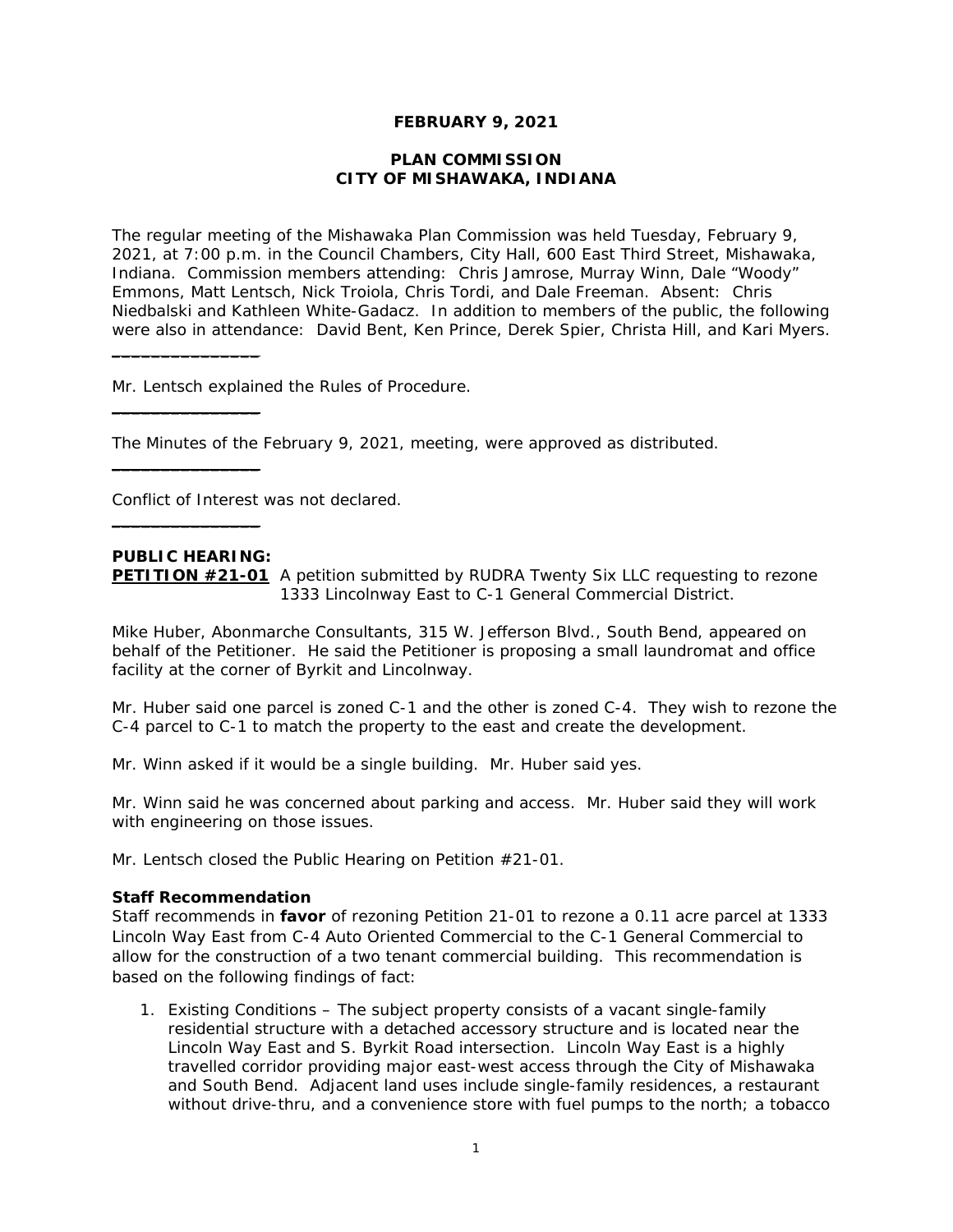*retailer and a single-family residence to the east; and single-family residences to the south and west.* 

- *2. Character of Buildings The character of the buildings in the area are predominantly commercial and single-family residential.*
- *3. The most desirable/highest and best use Because of the property's location and existing commercial zoning, the most desirable use of the property is commercial. Although single-family residential properties are adjacent to the west and south, the high traffic volume along Lincoln Way East makes long term use of the current commercially zoned property undesirable for continued residential purposes. Furthermore, a majority of the adjacent properties are currently zoned for commercial use.*
- *4. Conservation of property values The proposed rezoning should not be injurious to property values in the surrounding area as the existing C-4 Auto Oriented Commercial zoning classification permits commercial use of the property. Landscaping and screening will be required per the C-1 General Commercial District to adequately buffer the proposed use from the adjacent residential properties.*
- *5. Comprehensive Plan The 2000 Mishawaka Comprehensive Plan, created in 1990, guided general commercial development within this property. The proposal is consistent with the Comprehensive Plan.*
- **MOTION:** Murray Winn moved to forward Petition #21-01 to the Common Council with a favorable recommendation. Dale "Woody" Emmons seconded; motion carried with a vote of 7-0.
- **PLAT #21-01** A request submitted by GRABER GROUP LP, LARRY & FREDA SCHEIBELHUT, DENNIS & KAREN CULP, MARY LOU SELTZER AND THOMAS SCHEIBELHUT seeking approval of the one (1) lot Vequity Minor Subdivision.

Greg Shearon, Danch, Harner & Associates, 1643 Commerce Drive, South Bend, appeared on behalf of the applicants. He said this is creating a one lot subdivision at Main and McKinley.

Mr. Shearon said they were here last month for the rezoning of the property to allow for a fuel station/convenience store and the next step is to subdivide the property into one lot to ready for development. He said they have included all appropriate easements on the property.

Mr. Prince read a Letter of Remonstrance from Jill Meiser who owns property on Russ Street across from the proposed development.

Mr. Lentsch closed the Public Hearing on Plat #21-01.

 $\_$ 

Mr. Prince said there is no discretionary approval from the Commission. It's not like a variance. It either meets the ordinance or it doesn't. He said it has the proper zoning.

Mr. Emmons said he doesn't think it's a proper corner for what they want to do.